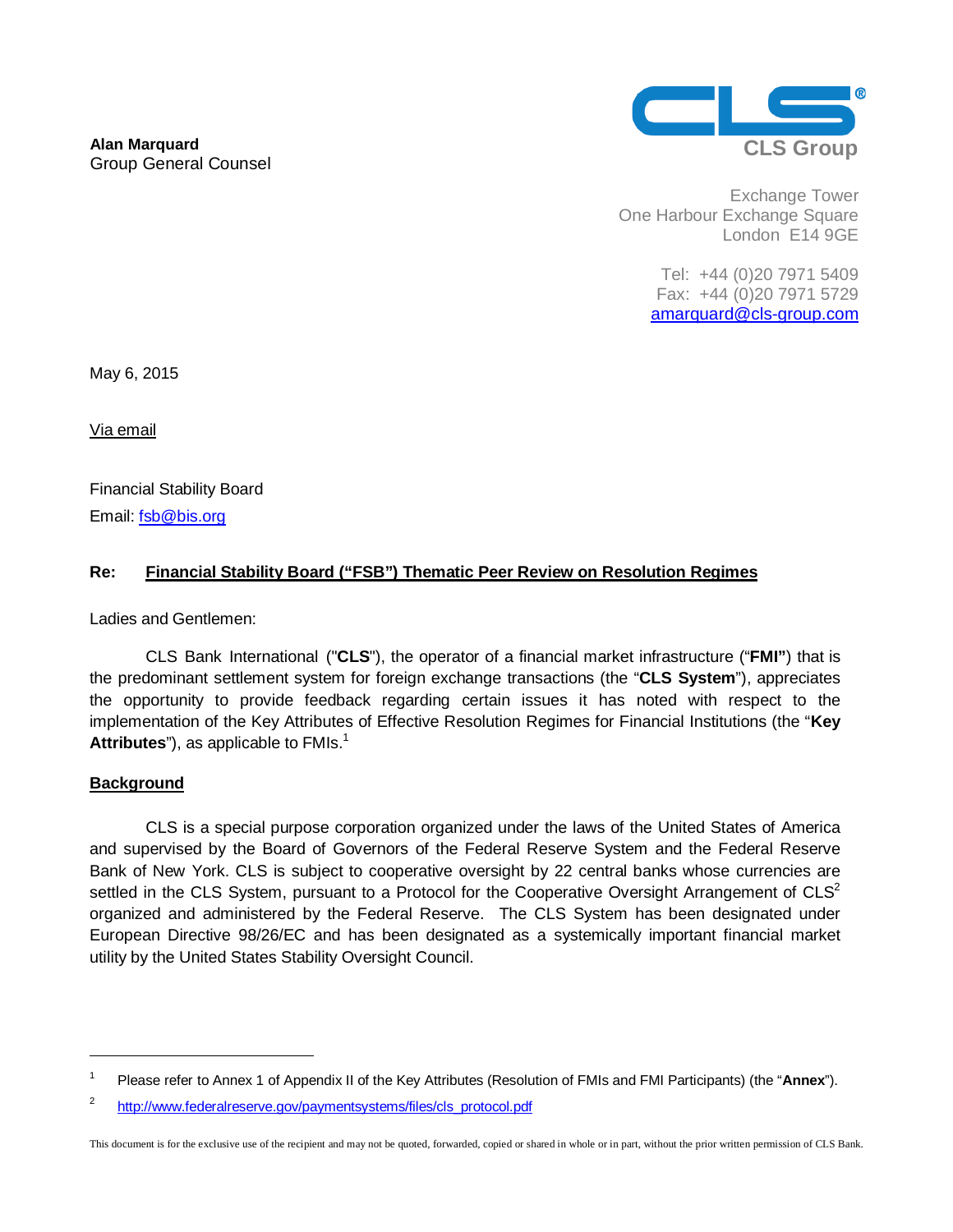

## **FMI Resolution**

1

- In light of the critical role of FMIs in the financial system, CLS agrees with the approach taken in the Annex, which addresses special considerations for resolution regimes for FMIs and provides that such regimes must be appropriately tailored given that the standard objective of an insolvency proceeding, to maximize value for creditors, may be inconsistent with the policy of stability and the goal of the continuation of an FMI's services. However, many jurisdictions have not yet implemented laws that take into account these considerations, and should be encouraged to do so.
- � When implementing KA 3.1 "entry into resolution," authorities should take into account that some FMIs (such as the CLS System) are international in scope. CLS therefore suggests that for such FMIs, any resolution regime should: (i) only be triggered in cooperation and coordination with the FMI's primary regulators in the jurisdiction of the FMI's operator and under no circumstances be commenced without notifying the FMI and its primary regulators in advance, and (ii) contain clear triggers that are consistent across jurisdictions (and global authorities should coordinate the establishment of such triggers), so that recovery measures will not be inadvertently disrupted. Jurisdictions should carefully consider the need for such coordination in advance of both implementing and invoking laws on FMI resolution.
- The Annex provides a choice of resolution powers for FMIs in distress. However, when implementing these powers, authorities should consider adopting a limited resolution approach for foreign FMIs, which would allow the authorities to take appropriate steps to ensure that such FMIs will continue to provide their critical services. In order to accomplish this goal, the authorities' powers should include (i) powers to enforce contractual terms notwithstanding clauses for termination upon resolution,<sup>3</sup> and (ii) stays to protect the FMI's assets that are used for its systemically important function, wherever held.<sup>4</sup>
- In order to ensure the continuity of an FMI's services in resolution, it is imperative that any resolution regime or authority respect the rules or other contractual relationships between the FMI and its participants in all circumstances (before, during and after a resolution). The Annex provides powers to allocate losses and allocate or terminate contracts. However, these powers should be carefully utilized so that participants are not subject to losses unless such losses are controllable and pursuant to ex ante arrangements. If an FMI's loss

<sup>3</sup> Some FMIs may use vendors, or even other FMIs such as RTGS systems, that are critical to the performance of their service, and therefore such third party's refusal to provide services would affect the financial community at large. Thus, CLS supports affording resolution authorities the flexibility to ensure the continued performance by third parties under their existing agreements with FMIs, assuming the FMI also continues to perform under such agreements.

<sup>4</sup> The principle of "no creditor worse off" should apply notwithstanding such stays, however, protections from creditor actions for an appropriate time period may be necessary to maintain market confidence while the resolution authorities resolve the FMI in an orderly way to prevent systemic disruption.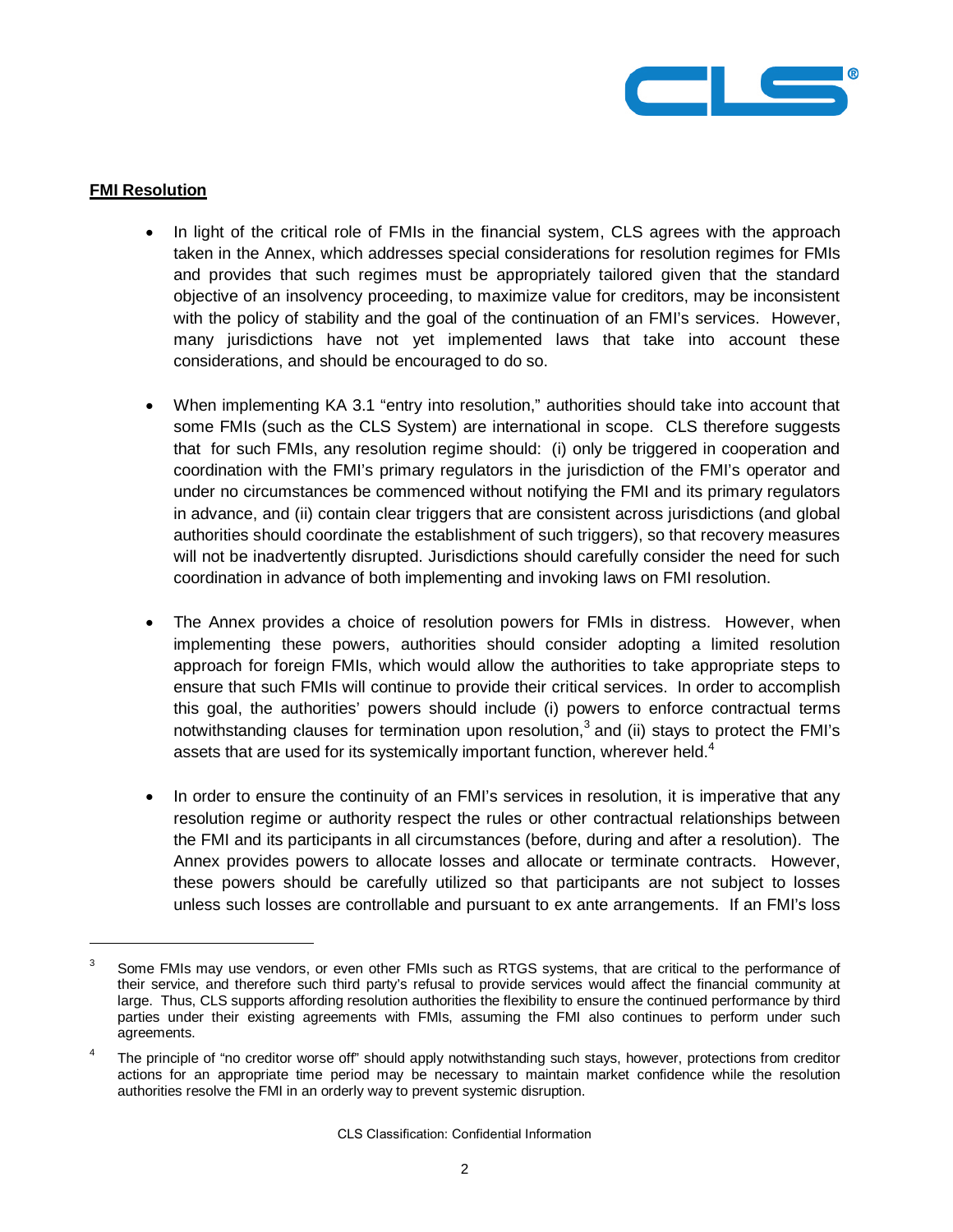

sharing arrangements are insufficient, this should be addressed as part of the recovery planning process.

� FMIs are required to undertake recovery planning, as described in the CPMI-IOSCO's report: Recovery of financial market infrastructures (October 2014) framework for recovery planning. However, in addition to recovery planning, the CPSS-IOSCO's Principles for financial market infrastructures require FMIs to undertake wind-down planning, an exercise for which almost no guidance exists. CLS requests that the FSB consider the need for more leadership in this area.

## **Resolution of FMI Participants/ Advance Notice**

The Annex emphasizes the importance of notice to FMIs regarding the resolution of a participant, including advance notice. The Annex specifically stipulates that "resolution authorities should inform FMIs as soon as possible of the resolution of a participant, and **if possible in advance of the firm's entry into resolution**" [emphasis added].

CLS believes that advance notice to FMIs in all resolution scenarios, but in particular in transfer of membership scenarios, is critical for the following reasons:

- � FMI's role as provider of information. If notified, the FMI will be able to provide the resolution authority with comprehensive up-to-date information regarding that participant, and potentially its clients, including information about the participant's role in the FMI ecosystem that will increase the likelihood of a successful resolution. For example, many participants in the CLS System play multiple roles with respect to the system (e.g., act as a nostro agent for other members in multiple currencies, act as liquidity provider, act as a third party service provider, and participate in ancillary CLS services).
- � Time for FMI to obtain sufficient assurances regarding ability to comply with obligations. FMIs need sufficient time to ensure that a participant in resolution will be able to comply with its obligations. In the case of the CLS System, for example, timely funding is critical for settlement to occur and to ensure that CLS will not need to invoke its default arrangements. In light of the importance of timely funding, CLS plans to require assurance from the relevant resolution authority and possibly nostro agents prior to the start of the next settlement session that the participant in resolution will be able to comply with its funding obligations in up to seventeen currencies (as applicable), based upon the projections provided to the authority (which can only be provided if CLS has advance notice of the resolution). If CLS does not receive advance notice, it will not have the opportunity to interact with the resolution authority to (i) confirm that funding obligations and other requirements will be met; and (ii) determine whether or not the participant in resolution will continue to play various roles in the system, which will also have systemic ramifications that must be carefully managed.